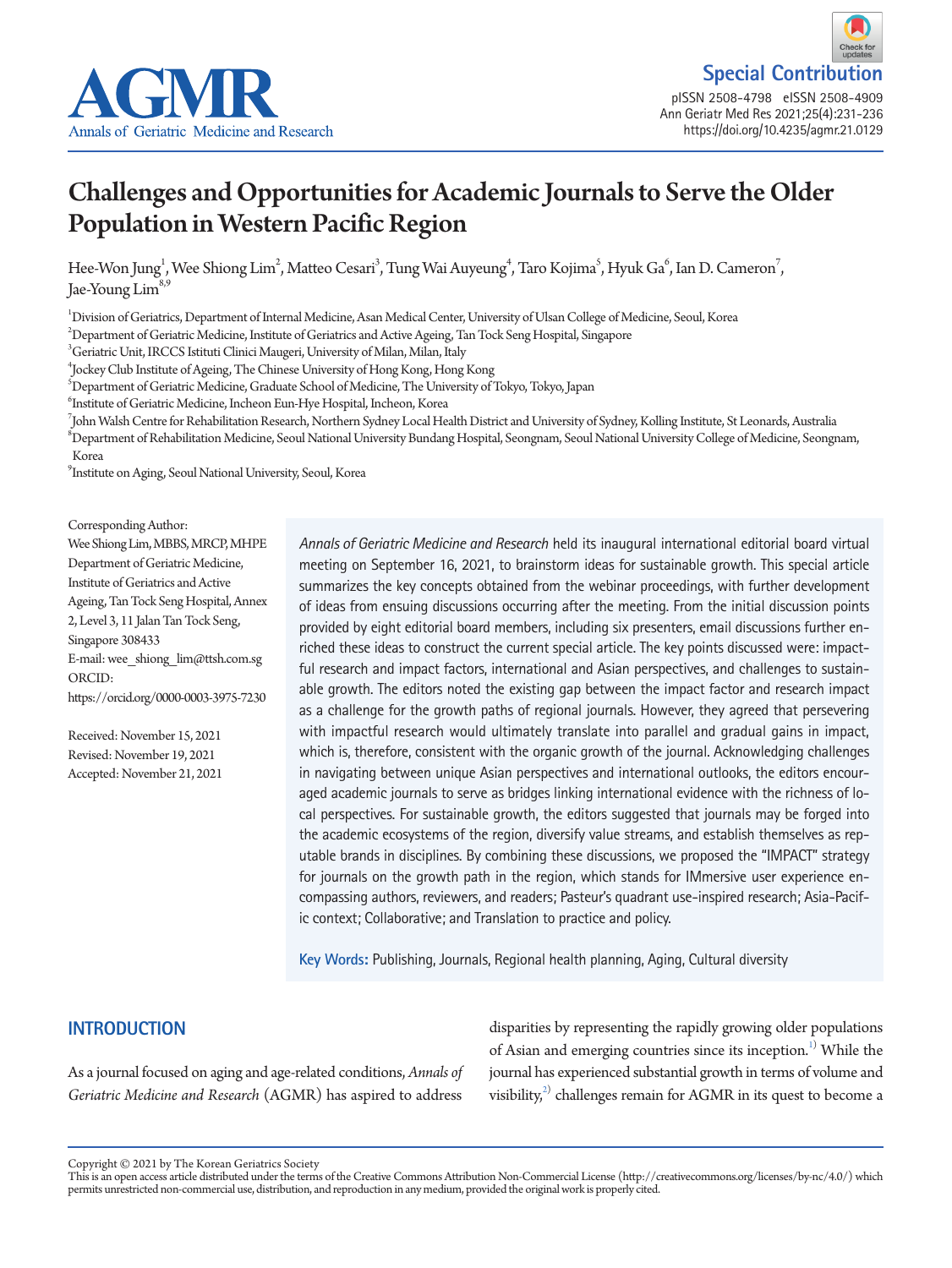highly impactful arena for discussion. Therefore, to brainstorm ideas regarding design strategies for sustainable growth to adequately address the current challenges, AGMR held its inaugural international editorial board virtual meeting on September 16, 2021. The webinar included two lectures from the editors-in-chief of AGMR (JYL) and the *Journal of Frailty and Aging* (MC), four short talks from panelists, and fruitful discussion/brainstorming among editorial board members.

This special article summarizes the key concepts originating from the webinar proceedings, with further development of these ideas from ensuing discussions after the meeting. From the initial discussion points provided by eight editorial board members, including six presenters, email discussions further developed these ideas to construct the current special article. The key points discussed were: (1) impactful research and impact factors; (2) international and Asian perspectives; and (3) challenges to sustainable growth. Inputs from these eight participants were collected and drafted by HWJ and circulated for further enrichment. In particular, the authors aimed to encompass potential issues for academic journals on aging in general, not limiting the scope to AGMR itself. The participants felt that the accrued insights might be salient and potentially transferable to other journals in the Western Pacific region that may be experiencing similar challenges.

## **CURRENT STATUS OF THE ANNALS OF GERIATRIC MEDICINE AND RESEARCH**

AGMR has undergone a significant transformation in recent years. Changing its language from Korean to English in 2016 heralded a significant shift in the focus of AGMR to grow from a national journal of geriatrics to a more international one, with a broader spectrum of topics spanning geriatrics and gerontology. In addition, noting the challenge of addressing the tremendous research gaps in Asian countries experiencing the rapid aging of their populations, AGMR sought to become a high-profile journal to first serve and support this region with evidence-based material. After being indexed in SCOPUS (2019) and PubMed Central (2020), submissions to the journal have doubled annually. The number of contributions from outside Korea has also skyrocketed. As AGMR remains a non-profit, open-access platform operating on funding support from the Korean Geriatrics Society, the editorial board has been overwhelmed by the growing volume of submissions and the need to maintain a reasonable turnaround time for each submitted manuscript. In this process, editorial board members face new potential conflicts and challenges in balancing the diverse goals for journal growth.

#### **IMPACTFUL RESEARCH AND IMPACT FACTOR**

Indeed, there has been an ongoing debate over whether the impact factor adequately represents the real impact of publications in jour-nals.<sup>[3](#page-4-2))</sup> The impact factor was initially established as a citation-based metric, a simple tool for ranking scientific journals from the standpoint of bibliometric influence.<sup>[4](#page-4-3))</sup> On the other hand, the Research Excellence Framework defined "impact" as "an effect on, change or benefit to the economy, society, culture, public policy or services, health, the environment or quality of life, beyond aca-demia."<sup>[5](#page-4-4)[,6\)](#page-4-5)</sup> However, many countries and institutions have increasingly used the impact factor as the de facto metric in evaluating the track record of researchers. This environment creates pressure on researchers to study mature and crowded topics and is a disincentive to risky and potentially groundbreaking work requiring substantial lead time before obtaining citations. At the same time, the pressure to publish (for being cited) likely affects the general quality of the research output by prioritizing quantity. $3$ )

This discrepancy between impact factor and research impact is particularly problematic in the Western Pacific region, where the fast pace of population aging underlines the pressing need for well-designed, impactful research that targets older persons.<sup>7)</sup> Unfortunately, the growth of academic journals (in addition to aging) in this region lags the pace of aging. There is a tendency for hysteresis—defined as a system with a rate-independent memory effect;<sup>8)</sup> hence, the state of the system is dependent on its history in the relationship between the visibility of academic journals (commonly represented by the impact factor) and the research impacts of their published papers. As researchers in many countries are rewarded by their quantifiable research output, impetus exists to submit better-quality papers to journals with higher impact factors.

Therefore, a chicken-and-egg cycle ensues for journals based in developing countries, with lower visibility (vis-à-vis the more prominent journals in aging), leading to fewer submissions.

Editors recognize and often have to grapple with the potential conflict between publishing potentially impactful research for the target population of the journal in the long run and soliciting manuscripts that are more helpful in attracting mid-term citations to increase the journal's impact factor. For example, although a smallscale hypothesis-generating study might have a substantial clinical impact on a specific population, the volume of researchers in the same milieu $\degree$ ) that potentially cite the work may be less than the critical mass required to establish sufficient visibility for the study (especially in the context of the relentless flood of academic literature). Furthermore, the stringency of current clinical research standards in a publication that often preclude real-world studies, even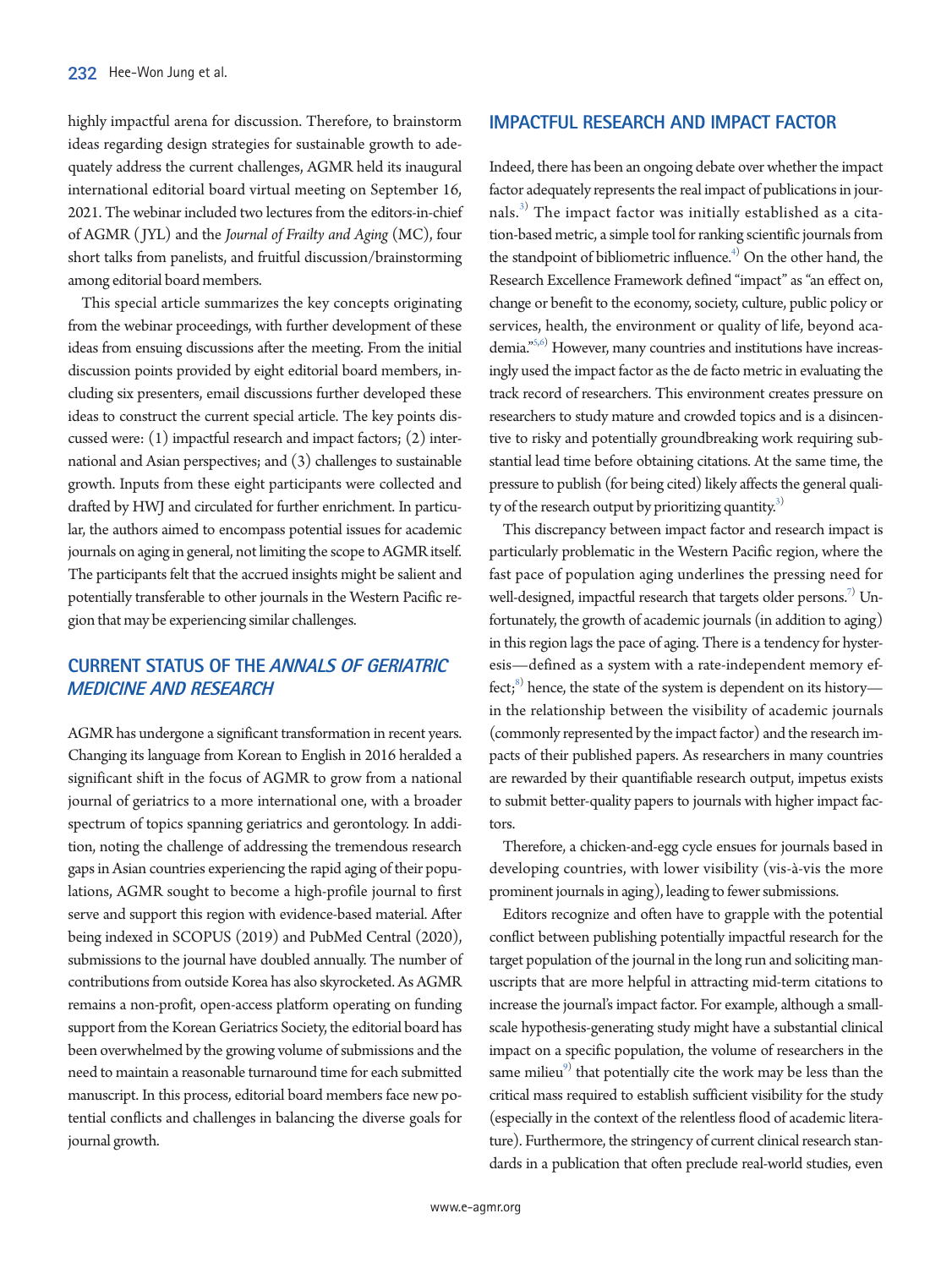in advanced societies, $^{10)}$  may likewise prevent researchers in smaller organizations from establishing a viable research agenda based on clinical observations. In our experience, editors face a growing volume of manuscripts from developing countries that can be meaningful and novel when contextualized at the national level but may tend to be incomplete or marginal in terms of scientific rigor or generalizability (thus failing to find resonance in terms of perceived impact with high-quality bibliographic databases). Therefore, in the current stage of AGMR, the editors often find themselves choosing between Scylla and Charybdis in our roles as advocates of aging research in developing countries, fostering promising early-stage works (but with the tradeoff of less comprehensive scientific data) vis-à-vis more established but potentially less novel research.

Notwithstanding these challenges, there is agreement that, beyond its inherent significance, persevering with impactful research will ultimately translate into parallel and gradual gains in visibility, which is, therefore, consistent with the organic growth of the journal. Therefore, it is critical to resist the gentle nudge of hysteresis towards the false dichotomy of impactful research versus impact factor, especially when the journal's growth in visibility may lag behind the academic impact. Instead, we must steer the discourse towards an alignment between impactful research and impact factor. To this end, the editorial board comprising international scholars plays an important role in shaping research priorities, pushing the frontiers of knowledge, and cultivating impactful research that addresses specific gaps for populations around the region.

## **INTERNATIONAL AND REGIONAL PERSPECTIVES**

Editors have also experienced a dilemma for a journal under development; that is, whether to steer the journal towards adopting a more international outlook or to retain its unique Asian perspectives. To be more global, journals aspire to reach a larger community of the target audience and play a more prominent role in guiding the direction of scientific research in general.<sup>9)</sup> In contrast, this goal is less attainable for lower-profile regional journals. While more regional journals may attract more research specifically designed for a certain population, in some cases, they may, ironically, grapple with a lower volume of regional research submissions.

This issue is especially problematic for academic journals focused on the health and social issues of the older population. The feasibility and effectiveness of specific healthcare delivery models for the older population may be primarily affected by social structure, cultural perception, and economic resources, as previously noted in AGMR. $^{\rm l)}$  These factors might be less relevant for studying individual diseases with clearly defined biomedical definitions

and therapeutics. For example, deprescribing medications in older adults with polypharmacy and frailty might be more critical in established medical systems with fee-for-service than in developing countries where seeking medical attention per se is barely accessible for most populations (and the number of excessive prescriptions is probably lower). "What matters" (i.e., one of the four cornerstones of the age-friendly health system framework $)^{11}$  is also affected by the social characteristics of populations. While research diversity in aging is considered a pressing issue in the United States,<sup>12)</sup> knowledge gaps among different societies have been less addressed globally.

The cultural characteristics of Asian countries have long been considered significant when dealing with the care issues of older persons. For instance, providing nutritional support through enteral access has been considered a default in many Asian societies, even in patients with advanced dementia, even though tube feed-ing in these patients is clinically controversial.<sup>1[2,13](#page-4-11))</sup> Similarly, a recent study suggested that socio-cultural factors pose barriers in initiating discussions about advance care planning in older persons with dementia.<sup>14)</sup> Specifically, in Chinese culture, discussing matters related to death has been considered taboo.<sup>15)</sup> In addition, it is not uncommon in Asian cultures for older people to leave end-of-life decisions to their family members.<sup>[16](#page-4-14))</sup> Again, from the caregiving perspective, the traditional concept of filial piety has primarily served as a backbone for providing long-term caregiving for older adults with functional needs within the community.<sup>17)</sup>

However, the salience of filial piety and familial caregiving in many Asian societies is increasingly questioned as shrinking family size and urbanization make familial care of older adults less feasible and portend the growing unmet needs of social support for the older population. The evolving social structure and lifestyle of Asian countries might ultimately attenuate the importance of traditional cultural beliefs regarding the duty to care for older adults. Academic journals in this region may serve as bridges by linking international evidence with the richness of local perspectives, providing leadership to define research frontiers, and translating the findings of research studies to address the specific needs of target populations.<sup>18)</sup> Altogether, journals would again serve to move beyond the limitations of a "false dichotomy" mindset by embracing a dualistic outlook of achieving both research impact and impact factor and harnessing the eclectic richness of international and regional perspectives.

## **CHALLENGES TO SUSTAINABLE GROWTH**

Peer reviewers have long been considered the guardians of research quality.<sup>[19](#page-5-2))</sup> Regional independent journals are usually operated by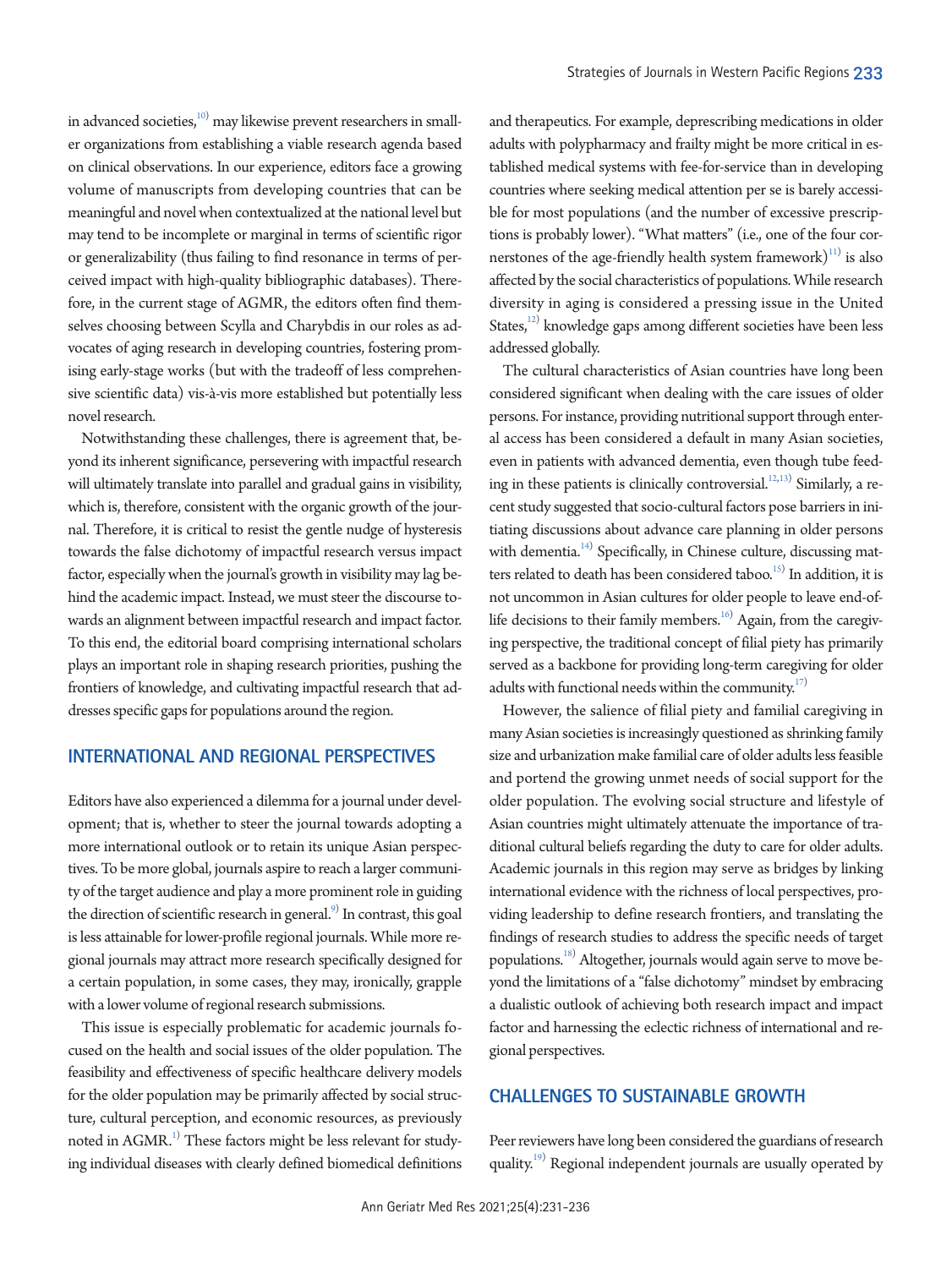the voluntary support of editors and reviewers. Securing high-quality review standards for the growing volume of submitted manuscripts while simultaneously minimizing the turnaround time of peer review is particularly challenging in this context. Many regional scientific societies and organizations do not have sufficient resources to attract internationally renowned scholars. Even local scientists with competitive track records are less incentivized to support lower-profile journals. $^{9}$  As a significant proportion of manuscripts submitted to regional journals are of low quality (in terms of writing, editing, and scientific rigor), the increasing volume of submissions aggravates the editorial team's workload.

Moreover, the general volume of scientific literature has been growing, with many publishers choosing open access systems to maximize their volume, impact, and profit. Indeed, one of the most notable changes in the ecosystem of scientific publications over the last decade is the rise in open access publications.<sup>20)</sup> Open access journals with extensive networks, standardized editing platforms, and existing brand premiums inherited from their flagship journals have enjoyed tremendous growth in terms of publication volume. However, unlike these journals, non-profit-independent journals backed by national scientific societies are experiencing ever-growing challenges in maintaining sustainable positive trajectories, both in quantity and quality.

Although attracting support from established scholars might be less feasible, regional journals can strategically leverage the uneven field of the research ecosystem. For example, while senior scholars have been primarily considered candidates for the role of peer reviewers, studies have shown that younger researchers tend to provide peer reviews of better quality. $^{21,22)}$  $^{21,22)}$  $^{21,22)}$  $^{21,22)}$  $^{21,22)}$  Moreover, for junior researchers in their growing career path, regional journals with a strong relationship with local academic societies can serve as stepping stones for participation in core groups of researchers in the field and as editorial board members. In this ecosystem, regional journals can play a role as an arena for developing fresh ideas, innovative methodologies, and high-quality work by junior researchers and faculty members. To this extent, this ecosystem can be forged into a community of committed and motivated reviewers, regular contributors, and active readership. Thus, regional journals can serve as stepladders in research career development and as conduits for participation within the discipline. $^{23)}$ 

Currently, most regional journals are financially supported by governments and national academic societies. Inherently, the limited amount of such funding restricts the expansion of publication volumes if these journals do not request article processing charges (APC). At the same time, imposing an APC is difficult for these journals, presumably experiencing a scarcity of high-quality manuscripts. Indeed, securing funding sources is a challenge for these

journals, and a valley of death ensues before these journals get enough visibility to attract a sufficient number of authors to absorb the APC, similar to the experience of early-stage startup companies.<sup>24)</sup> On the other hand, journals may expand their available resources by establishing sustainable business models that balance academic, professional, and financial considerations. These efforts can be facilitated by advances in technology, journal administration, and the agile activities of supporting staff. One example might be granting discount vouchers for reviewers that can be used as APCs for future submissions. This strategy incentivizes reviewers, simultaneously alleviating resistance to APC among authors. In addition, journals may hold educational conferences on research methodologies, writing, and other issues on academic publications to diversify sustainable value streams.

Another consideration for attaining a sustainable growth trajectory is the development of reputable journals in research fields. Both brand and impact factor matter in academic publications. Many high-quality manuscripts are submitted to recently started franchise journals without an impact factor by researchers anticipating that gaining visibility for the journal (and, thus, for their article) is just a matter of time. To build robust reputations for journals, editors and reviewers should provide consistent experiences for contributors. A good reputation is, ultimately, dependent on the time-honored values of trust, dependability, timeliness, and respect.

## **CALL TO ACTION: THE "IMPACT" STRATEGY**

We discussed the challenges that regional journals on geriatrics and gerontology currently face in their growth trajectories in terms of research impact, regional characteristics, and sustainability. We agreed that dichotomies in these matters are not necessarily mutually exclusive and can be navigated through elaborations targeting the sweet spot of organic growth. We noted that these journals may serve as a critical platform for the academic ecosystem to provide immersive user experiences for members of academic disciplines in the region and attract meaningful and impactful research, thereby attaining visibility and completing a virtuous cycle of growth. Ironically, the disruption or cessation of research activities by the coronavirus disease 2019 (COVID-19) pandemic may represent a unique opportunity for regional journals to take advantage of well-conducted innovative research that will not reach the ex-pected, high-level journals owing to incomplete data.<sup>[25\)](#page-5-8)</sup> By embracing a diverse array of possibilities, journals can steer towards pursuing research works that may translate into real-world practice in the region, from enriched perspectives driven by collaborations among professions and disciplines across regions. In navigating re-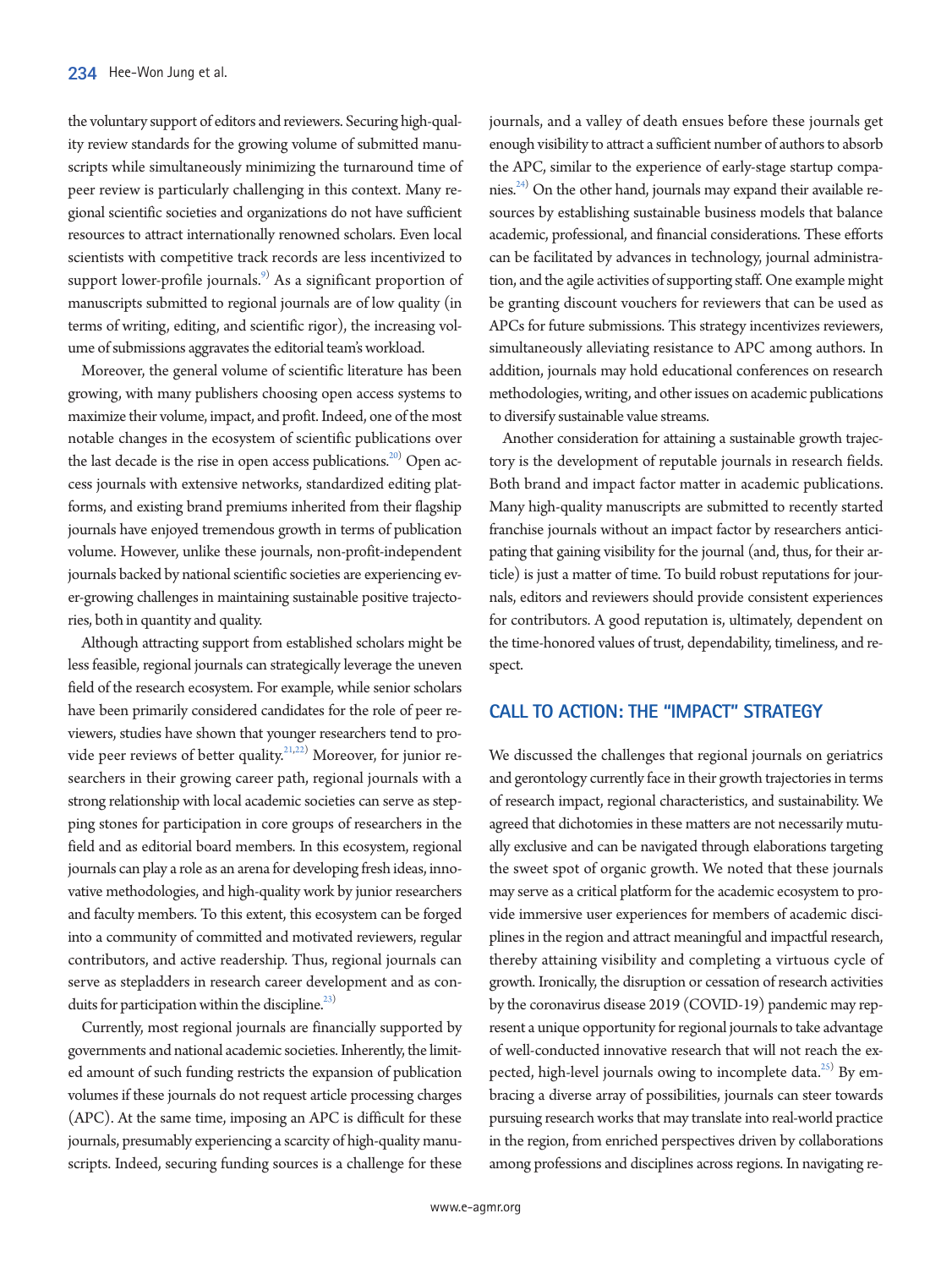<span id="page-4-15"></span>

**Fig. 1.** The proposed "IMPACT" strategy, a sustainable growth path for Western-Pacific regional journals on aging and age-related conditions.

search and real-world applications, journals may adopt the concept of Pasteur's quadrant, pursuing both scientific excellence and usability in scientific research. $^{26)}$  $^{26)}$  $^{26)}$  Putting these together, we call for an "IMPACT" strategy, an acronym for (1) IMmersive user experience encompassing authors, reviewers, and readers; (2) Pasteur's quadrant use-inspired research; (3) Asia-Pacific; (4) Collaborative; and (5) Translational [\(Fig. 1](#page-4-15)). We hope that by adopting this strategy, journals in the region may position themselves as the nexus of the value chain of research, from hypothesis-generating to policymaking and practice.

#### **ACKNOWLEDGMENTS**

#### **CONFLICT OF INTEREST**

The researchers claim no conflicts of interest.

#### **FUNDING**

None.

#### <span id="page-4-0"></span>**AUTHOR CONTRIBUTIONS**

Conceptualization, HWJ, WSL; Project administration, HWJ, WSL, MC, TWA, TK, HG, IDC, JYL; Supervision, WSL; Writing-original draft, HWJ, WSL, MC; Writing-review and editing, HWJ, WSL, MC, TWA, IDC, JYL.

#### <span id="page-4-2"></span>**REFERENCES**

- 1. [Jung HW, Won CW, Lim JY. Annals of Geriatric Medicine and](https://doi.org/10.4235/agmr.19.0044)  [Research as a space of for developing research ideas into better](https://doi.org/10.4235/agmr.19.0044)  [clinical practices for older adults in emerging countries. Ann](https://doi.org/10.4235/agmr.19.0044)  [Geriatr Med Res 2019;23:157-9.](https://doi.org/10.4235/agmr.19.0044)
- <span id="page-4-1"></span>2. [Lim JY, Jung HW, Ga H. Annals of Geriatric Medicine and Re](https://doi.org/10.4235/agmr.20.0061)[search indexed in PubMed Central: an important milestone to](https://doi.org/10.4235/agmr.20.0061)[ward the leading journal. Ann Geriatr Med Res 2020;24:155-6.](https://doi.org/10.4235/agmr.20.0061)
- 3. [Alberts B. Impact factor distortions. Science 2013;340:787.](https://doi.org/10.1126/science.1240319)
- <span id="page-4-3"></span>[4. Simons K. The misused impact factor. Science 2008;322:165.](https://doi.org/10.1126/science.1165316)
- <span id="page-4-4"></span>5. Research Excellence Framework. Decisions on assessing research impact. London, UK: Research Excellence Framework; 2011.
- <span id="page-4-8"></span><span id="page-4-5"></span>6. Penfield [T, Baker MJ, Scoble R, Wykes MC. Assessment, evalua](https://doi.org/10.1093/reseval/rvt021)[tions, and definitions of research impact: a review. Res Eval](https://doi.org/10.1093/reseval/rvt021)  [2014;23:21-32.](https://doi.org/10.1093/reseval/rvt021)
- <span id="page-4-6"></span>[7. Kasai DT. Preparing for population ageing in the Western Pacific](https://doi.org/10.1016/j.lanwpc.2020.100069)  [Region. Lancet Reg Health West Pac 2020;6:100069](https://doi.org/10.1016/j.lanwpc.2020.100069).
- <span id="page-4-7"></span>8. Visintin A. Differential models of hysteresis. Heidelberg, Germany: Springer; 1994.
- 9. [Meneghini R. Emerging journals: the benefits of and challenges](https://doi.org/10.1038/embor.2011.252)  [for publishing scientific journals in and by emerging countries.](https://doi.org/10.1038/embor.2011.252)  [EMBO Rep 2012;13:106-8.](https://doi.org/10.1038/embor.2011.252)
- <span id="page-4-9"></span>10[. Lam HR, Chow S, Taylor K, Chow R, Lam H, Bonin K, et al.](https://doi.org/10.1186/s12877-018-0934-9)  [Challenges of conducting research in long-term care facilities: a](https://doi.org/10.1186/s12877-018-0934-9)  [systematic review. BMC Geriatr 2018;18:242](https://doi.org/10.1186/s12877-018-0934-9).
- <span id="page-4-10"></span>11[. Fulmer T, Mate KS, Berman A. The age-friendly health system](https://doi.org/10.1111/jgs.15076)  [imperative. J Am Geriatr Soc 2018;66:22-4](https://doi.org/10.1111/jgs.15076).
- 12. [Hattori Y, Kojima T, Komura H, Ura N, Akishita M. Percutane](https://doi.org/10.4235/agmr.19.0006)[ous endoscopic gastrostomy tube removal for patients with ad](https://doi.org/10.4235/agmr.19.0006)[vanced dementia: case series study. Ann Geriatr Med Res 2019;](https://doi.org/10.4235/agmr.19.0006) [23:27-30.](https://doi.org/10.4235/agmr.19.0006)
- <span id="page-4-11"></span>13[. Lee YF, Hsu TW, Liang CS, Yeh TC, Chen TY, Chen NC, et al.](https://doi.org/10.1016/j.jamda.2020.06.035)  [The efficacy and safety of tube feeding in advanced dementia pa](https://doi.org/10.1016/j.jamda.2020.06.035)[tients: a systemic review and meta-analysis study. J Am Med Dir](https://doi.org/10.1016/j.jamda.2020.06.035)  [Assoc 2021;22:357-63.](https://doi.org/10.1016/j.jamda.2020.06.035)
- <span id="page-4-12"></span>14[. Ali N, Anthony P, Lim WS, Chong MS, Poon EW, Drury V, et al.](https://doi.org/10.3390/ijerph18137150)  [Exploring differential perceptions and barriers to advance care](https://doi.org/10.3390/ijerph18137150)  [planning in dementia among Asian patient-caregiver dyads: a](https://doi.org/10.3390/ijerph18137150)  [mixed-methods study. Int J Environ Res Public](https://doi.org/10.3390/ijerph18137150) Health 2021;18: 7150.
- <span id="page-4-13"></span>15[. Hsu CY, O'Connor M, Lee S. Understandings of death and dy](https://doi.org/10.1080/07481180802440431)[ing for people of Chinese origin. Death Stud 2009;33:153-74.](https://doi.org/10.1080/07481180802440431)
- <span id="page-4-14"></span>16[. Lee MC, Hinderer KA, Kehl KA. A systematic review of advance](https://doi.org/10.1097/njh.0000000000000024)  [directives and advance care planning in Chinese people from](https://doi.org/10.1097/njh.0000000000000024)  [Eastern and Western cultures. J Hosp Palliat Nurs 2014;16:75-](https://doi.org/10.1097/njh.0000000000000024)